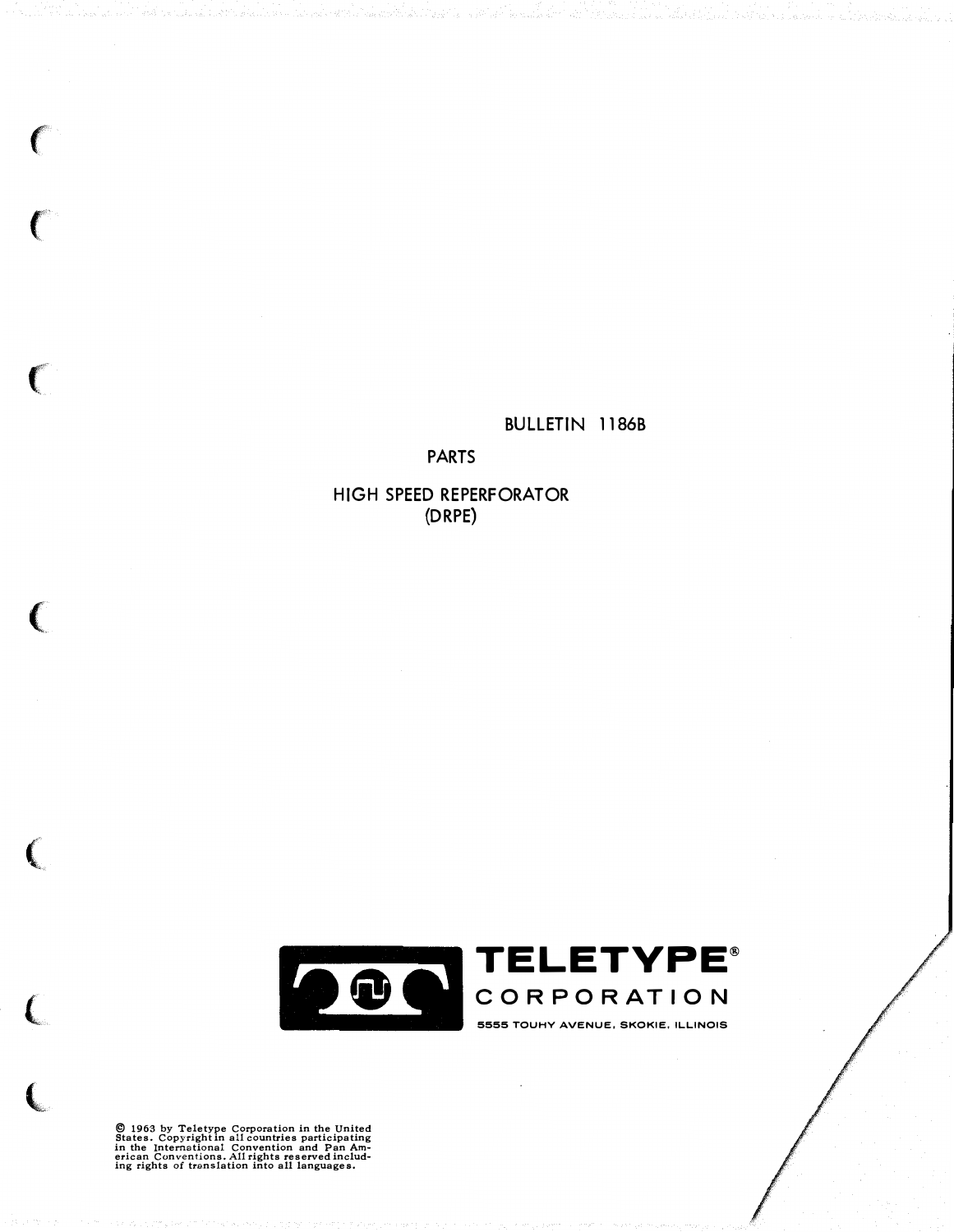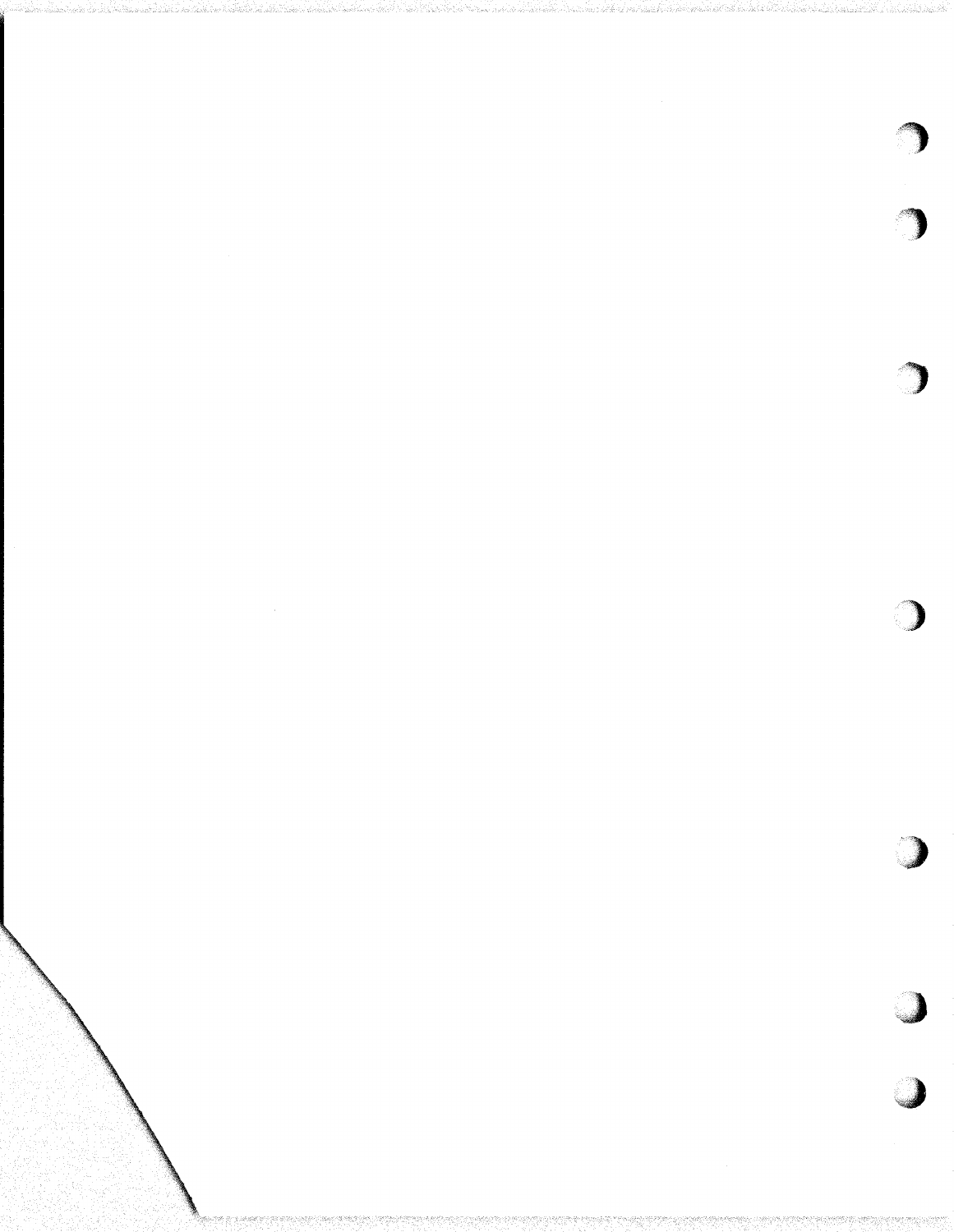## LIST OF EFFECTIVE PAGES

#### FEBRUARY, 1963

| Page    | Change    |
|---------|-----------|
| Number  | In Effect |
| A and B | Original  |
| to 5    | Original  |

The above list indicates the effective pages as of issue date. U pon receipt of Change Pages, insert them numerically and discard any superseded pages.

ORIGINAL

 $\big($ 

 $\big($ 

 $\left($ 

 $\mathbf{I}$ 

 $\big($ 

(

 $\big($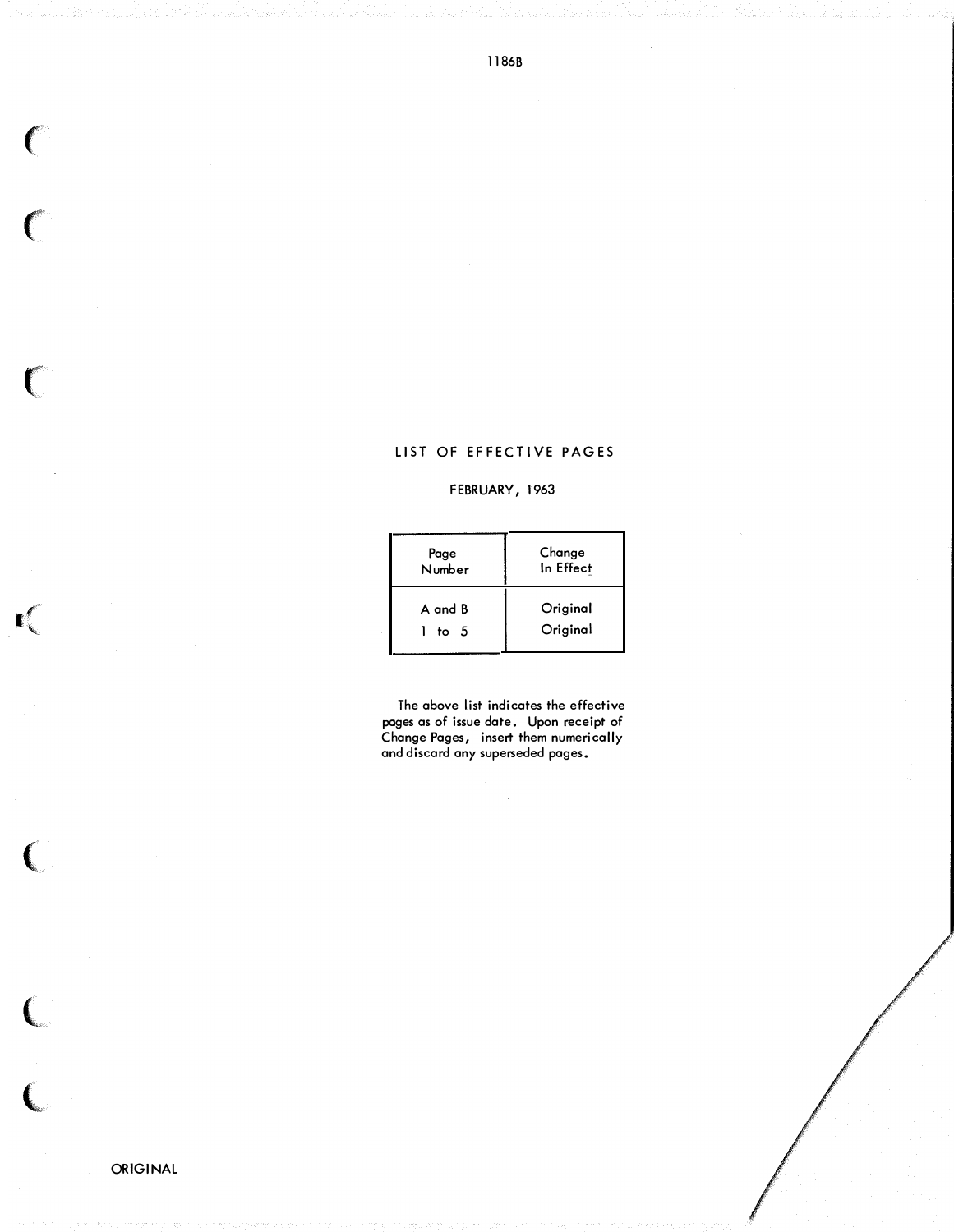High Speed Reperforator covered in this bulletin ..... DRPE1 (See Bulletin 1168B for other components of the Reperforator Transmitter Set.)

#### TABLE OF CONTENTS

| Figure<br>Number |                                  | Page<br>Number |
|------------------|----------------------------------|----------------|
|                  | Main Frame and Magnet Components | 2              |
| 2                | Punch Block and Feed Mechanism   | 3              |
| 3                | <b>Feed Drive Mechanism</b>      | 4              |
|                  | Numerical Index                  | 5              |
|                  |                                  |                |

## Bell System Only

When ordering parts from this bulletin, prefix the number with the letters TP.

## ORIGINAL

*<u>DISPERS</u>* 

····�

.<u>www.community.com</u>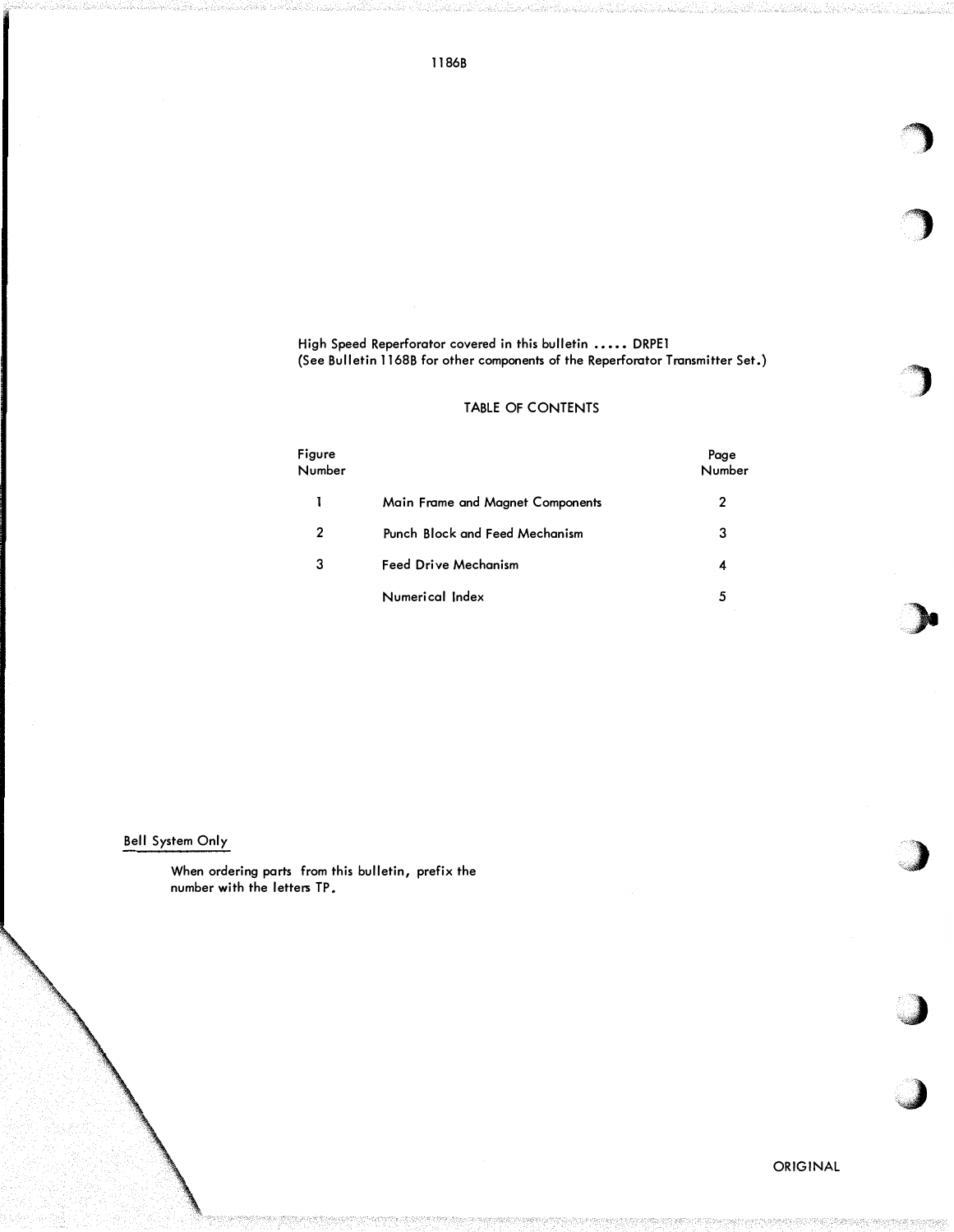

# HIGH SPEED REPERFORATOR

(Tuned Reed Type - DRPE)

ORIGINAL

 $\overline{\mathbb{C}}$ 

 $\overline{\mathbf{C}}$ 

 $\overline{\mathbf{C}}$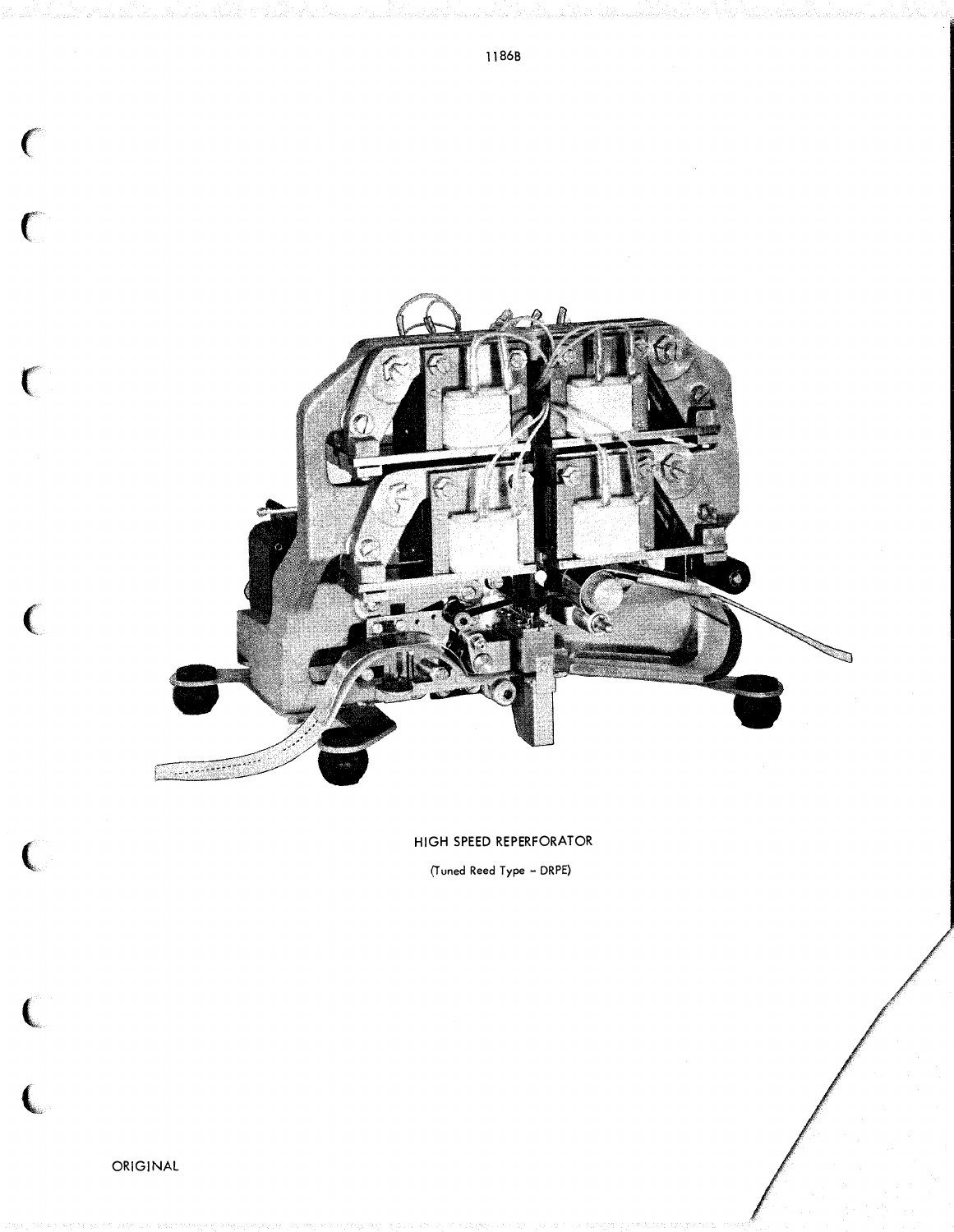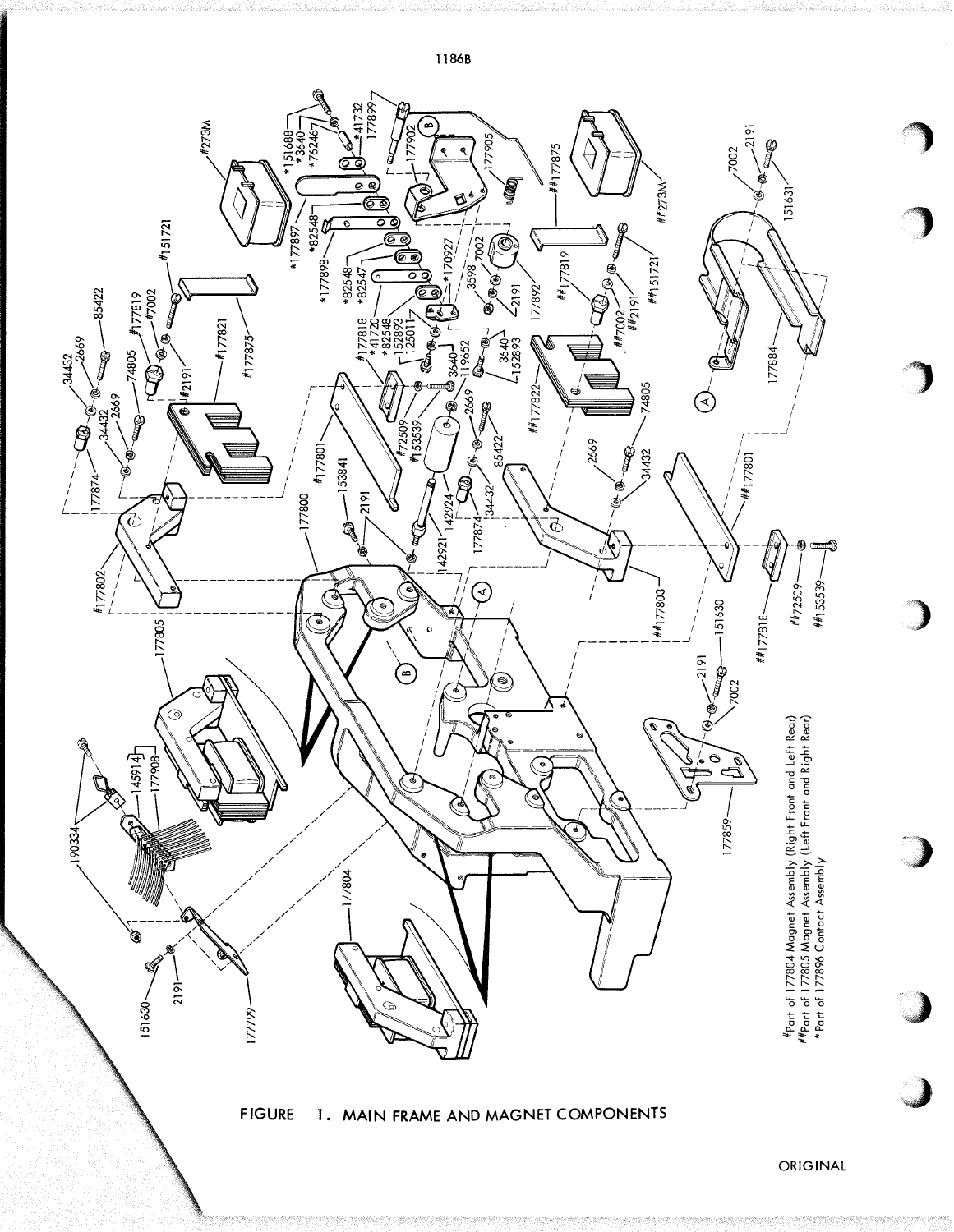



ORIGINAL

 $\overline{C}$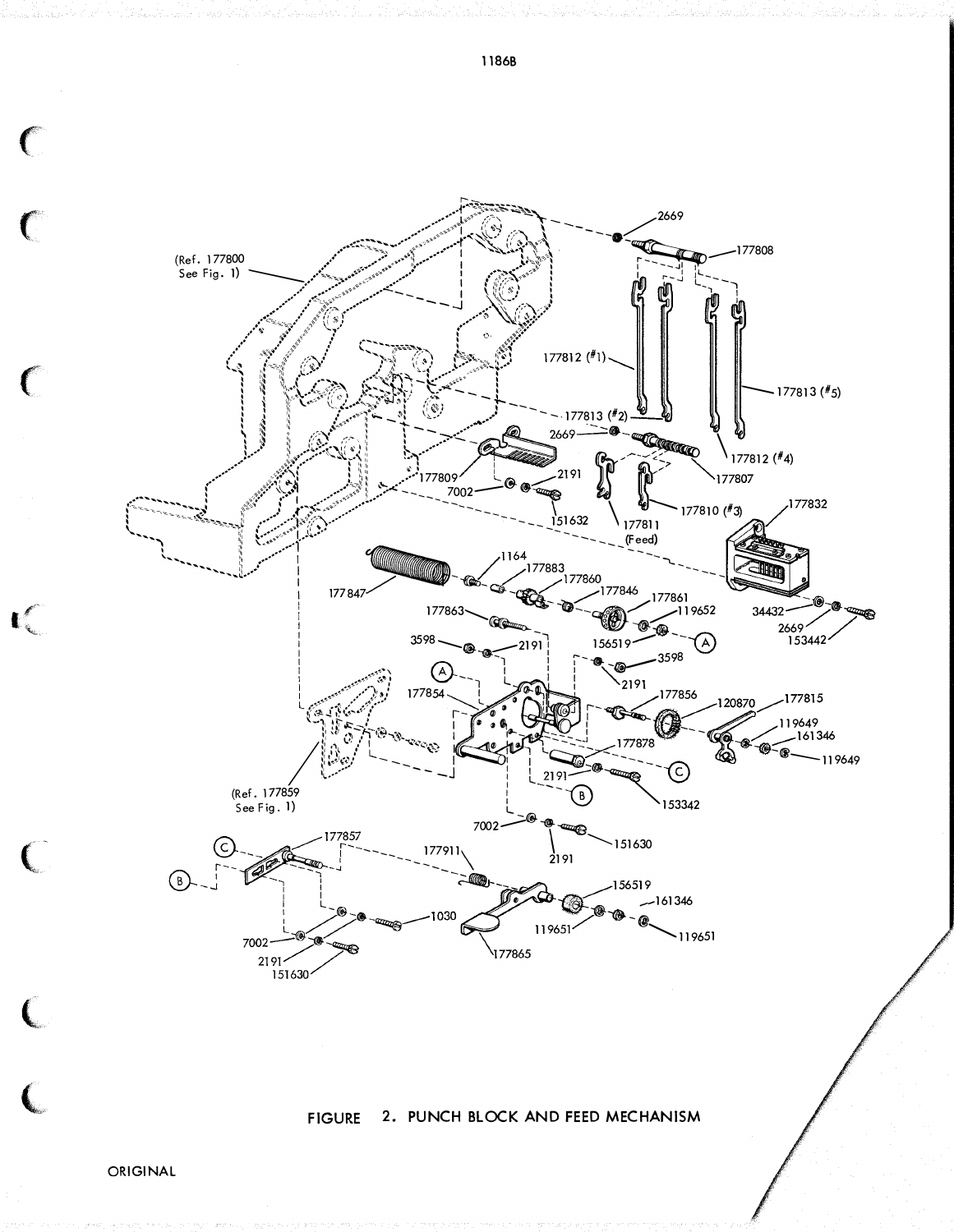

1186B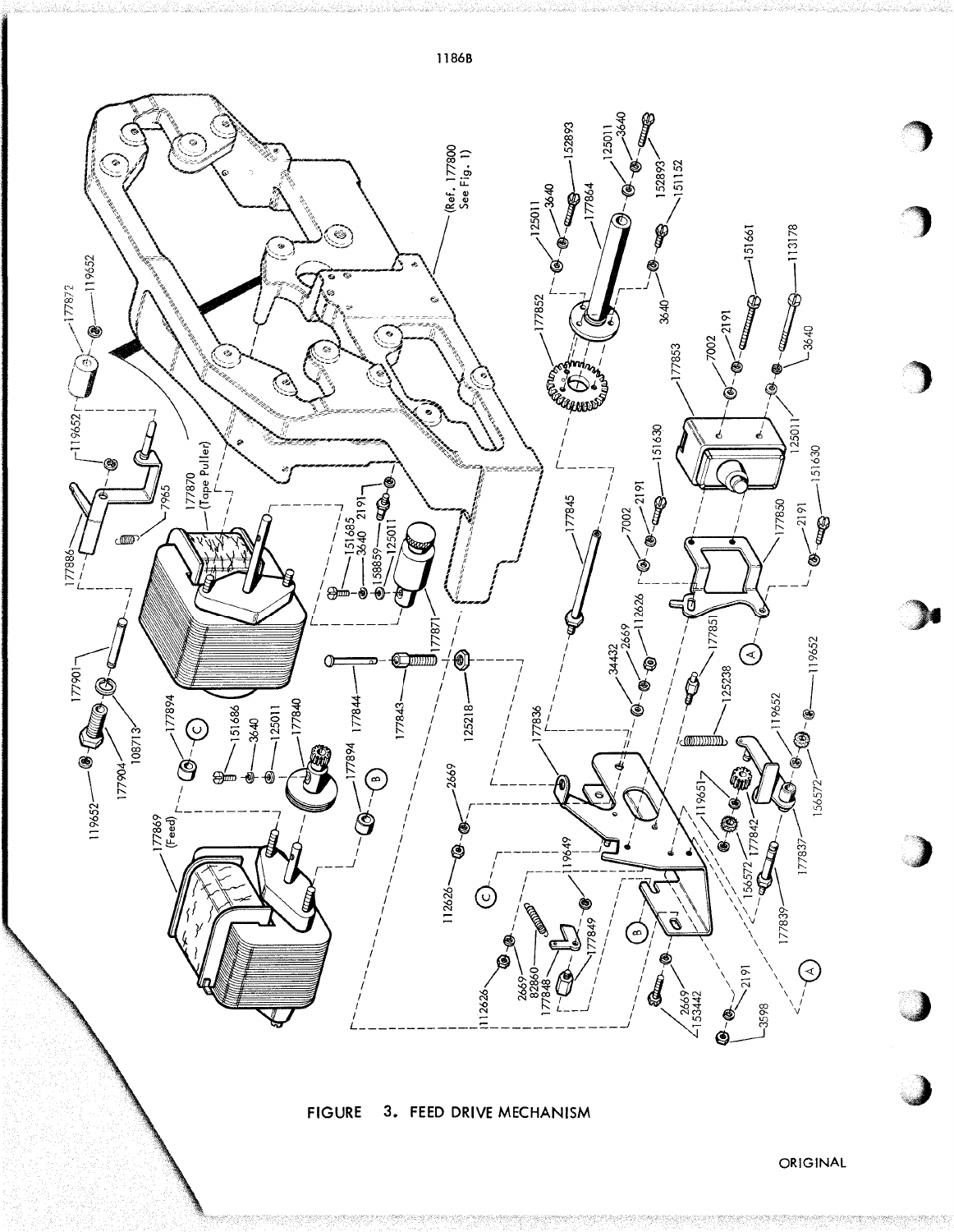# 11868

#### NUMERICAL INDEX

|                                                                                                                                                                                  | Description and                                                                                                                                                                                                                                                                                                                                                                                                                                                         |
|----------------------------------------------------------------------------------------------------------------------------------------------------------------------------------|-------------------------------------------------------------------------------------------------------------------------------------------------------------------------------------------------------------------------------------------------------------------------------------------------------------------------------------------------------------------------------------------------------------------------------------------------------------------------|
| Number                                                                                                                                                                           |                                                                                                                                                                                                                                                                                                                                                                                                                                                                         |
| Part<br>273M<br>1030<br>1164<br>2191<br>2669<br>3598<br>3640<br>7002<br>7965<br>34432<br>41720<br>41732<br>72509<br>74805<br>76246<br>82547<br>82548<br>82860<br>85422<br>108713 | Page Number<br>Coil, Magnet 2<br>Screw, Shoulder (6-40)<br>3<br>Screw (2-56 x 3/16 Fil) 3<br>Washer, Lock 2,3,4<br>Washer, Lock 2,3,4<br>Nut (6-40 Hex) 2, 3, 4<br>Washer, Lock 2,4<br>Washer, Flat 2,3,4<br>Spring 4<br>Washer, Flat 2,3,4<br>Spring, Contact 2<br>Plate, Clamp 2<br>Washer, Lock 2<br>Screw (10–32 x 3/4 Hex) 2<br>Bushing, Insulating 2<br>Insulator (.094'')<br>Insulator (.062")<br>2<br>Spring 4<br>Screw (10-32 x 15/16 Hex) 2<br>Washer, Lock 4 |
| 112626                                                                                                                                                                           | Nut (10-32 Hex) 4                                                                                                                                                                                                                                                                                                                                                                                                                                                       |
| 113178                                                                                                                                                                           | Screw (4–40 x 1 Fil) 4                                                                                                                                                                                                                                                                                                                                                                                                                                                  |
| 119649                                                                                                                                                                           | Ring, Retaining 3,4                                                                                                                                                                                                                                                                                                                                                                                                                                                     |
| 119651                                                                                                                                                                           |                                                                                                                                                                                                                                                                                                                                                                                                                                                                         |
| 119652                                                                                                                                                                           | Ring, Retaining 3,4<br>Ring, Retaining 2,3,4                                                                                                                                                                                                                                                                                                                                                                                                                            |
| 120870                                                                                                                                                                           | Wick Assembly 3                                                                                                                                                                                                                                                                                                                                                                                                                                                         |
| 125011                                                                                                                                                                           | Washer,Flat 2,4                                                                                                                                                                                                                                                                                                                                                                                                                                                         |
| 125218<br>125238                                                                                                                                                                 | Nut (1/4-32 Hex) 4<br>Spring 4                                                                                                                                                                                                                                                                                                                                                                                                                                          |
| 142921                                                                                                                                                                           | Post <sub>2</sub>                                                                                                                                                                                                                                                                                                                                                                                                                                                       |
| 142924                                                                                                                                                                           | Roller 2                                                                                                                                                                                                                                                                                                                                                                                                                                                                |
| 145914                                                                                                                                                                           | Connector, Plug (25 Pt) 2                                                                                                                                                                                                                                                                                                                                                                                                                                               |
| 151152                                                                                                                                                                           | Screw (4–40 × 3/16 Hex)<br>4<br>Screw (6–40 x 1/4 Hex) $2,3,4$                                                                                                                                                                                                                                                                                                                                                                                                          |
| 151630<br>151631                                                                                                                                                                 | Screw (6–40 x 5/16 Hex)<br>2                                                                                                                                                                                                                                                                                                                                                                                                                                            |
| 151632                                                                                                                                                                           | Screw (6-40 $\times$ 3/8 Hex)<br>з                                                                                                                                                                                                                                                                                                                                                                                                                                      |
| 151661                                                                                                                                                                           | Screw (6–40 x 1 Fil) 4                                                                                                                                                                                                                                                                                                                                                                                                                                                  |
| 151685                                                                                                                                                                           | Screw (4–40 x 5/16 Fil) 4                                                                                                                                                                                                                                                                                                                                                                                                                                               |
| 151686<br>151688                                                                                                                                                                 | Screw (4–40 × 3/8 Fil)<br>4<br>Screw (4–40 × 5/8 Fil)<br>2                                                                                                                                                                                                                                                                                                                                                                                                              |
| 151721                                                                                                                                                                           | Screw (6–40 x 3/4 Hex)<br>2                                                                                                                                                                                                                                                                                                                                                                                                                                             |
| 152893                                                                                                                                                                           | Screw (4–40 x 1/4 Hex)<br>2,4                                                                                                                                                                                                                                                                                                                                                                                                                                           |
| 153342                                                                                                                                                                           | Screw (6–40 x 15/16 Hex)<br>3                                                                                                                                                                                                                                                                                                                                                                                                                                           |
| 153442                                                                                                                                                                           | Screw (10–32 x 1/2 Hex)<br>3,4                                                                                                                                                                                                                                                                                                                                                                                                                                          |
| 153539<br>153841                                                                                                                                                                 | Screw $(6-40 \times 11/16$ Hex)<br>2<br>Screw (6-40 x 9/16 Hex) 2                                                                                                                                                                                                                                                                                                                                                                                                       |
| 156519                                                                                                                                                                           | Washer, Felt 3                                                                                                                                                                                                                                                                                                                                                                                                                                                          |
| 156572                                                                                                                                                                           | Washer, Felt 4                                                                                                                                                                                                                                                                                                                                                                                                                                                          |
| 158859                                                                                                                                                                           | Post, Spring<br>4                                                                                                                                                                                                                                                                                                                                                                                                                                                       |
| 161346                                                                                                                                                                           | Washer, Felt 3                                                                                                                                                                                                                                                                                                                                                                                                                                                          |
| 170927                                                                                                                                                                           | Bracket, Contact 2                                                                                                                                                                                                                                                                                                                                                                                                                                                      |
| 177799<br>177800                                                                                                                                                                 | Bracket, Connector 2<br>Frame, Main 2                                                                                                                                                                                                                                                                                                                                                                                                                                   |
| 177801                                                                                                                                                                           | Reed<br>2                                                                                                                                                                                                                                                                                                                                                                                                                                                               |
| 177802                                                                                                                                                                           | Bracket, Right 2                                                                                                                                                                                                                                                                                                                                                                                                                                                        |
| 177803                                                                                                                                                                           | Bracket, Left 2                                                                                                                                                                                                                                                                                                                                                                                                                                                         |
| 177804                                                                                                                                                                           | Magnet Assembly<br>2                                                                                                                                                                                                                                                                                                                                                                                                                                                    |
| 177805                                                                                                                                                                           | Magnet Assembly<br>2                                                                                                                                                                                                                                                                                                                                                                                                                                                    |
| 177807                                                                                                                                                                           | Post, Lower Guide 3                                                                                                                                                                                                                                                                                                                                                                                                                                                     |
| 177808                                                                                                                                                                           | Post, Upper Guide<br>з                                                                                                                                                                                                                                                                                                                                                                                                                                                  |

| Part<br>Number   | Description and<br>Page Number                |
|------------------|-----------------------------------------------|
|                  |                                               |
| 177809           | Bracket, Guide<br>з                           |
| 177810           | Link $(*3)$ 3                                 |
| 177811           | Link (Feed)<br>3                              |
| 177812           | Link $(*1$ or $*4)$ 3                         |
| 177813           | Link $(*2 \text{ or } **5)$ 3                 |
| 177815           | Pawl, Escapement 3                            |
| 177818<br>177819 | Plate, Clamp 2                                |
| 177821           | Bushing, Eccentric 2<br>Core, Magnet 2        |
| 177822           | Core, Magnet 2                                |
| 177832           | Block Assembly, Punch (5 Level Fully Perf.) 3 |
| 177836           | Bracket 4                                     |
| 177837           | Lever, Idler 4                                |
| 177839           | Post, Eccentric<br>- 4                        |
| 177840           | Pinion (18T) 4                                |
| 177842           | Pinion, Idler (18T) 4                         |
| 177843           | Screw, Adjusting (1/4-32) 4                   |
| 177844           | Post, Spring 4                                |
| 177845           | Post 4                                        |
| 177846           | Spring, Yield 3                               |
| 177847           | Spring, Drive 3                               |
| 177848<br>177849 | Pawl, Brake 4<br>Post, Brake Pawl 4           |
| 177850           | Plate, Adjusting<br>4                         |
| 177851           | Post, Eccentric 4                             |
| 177852           | Gear, Spur (66T) 4                            |
| 177853           | Switch w/Shield, Micro 4                      |
| 177854           | Plate, Mounting 4                             |
| 177856           | Post, Eccentric<br>- 3                        |
| 177857           | Plate w/Stud 3                                |
| 177859           | Plate, Mounting 2                             |
| 177860           | Ratchet, Feed 3                               |
| 177861           | Wheel, Feed 3                                 |
| 177863           | Screw, Adjusting (6-40) 3                     |
| 177864           | Sleeve 4                                      |
| 177865           | Guide, Tape<br>3                              |
| 177869           | Motor (Feed) 4                                |
| 177870           | Motor (Tape Puller) 4                         |
| 177871<br>177872 | Roller, Drive 4<br>Roller <sub>4</sub>        |
| 177874           | Bushing, Eccentric 2                          |
| 177875           | Clip, Spring 2                                |
| 177878           | Bushing, Eccentric 3                          |
| 177883           | Nut, Spring Anchor (2–56) 3                   |
| 177884           | Guide, Tape 2                                 |
| 177886           | Bail, Pressure Roller 4                       |
| 177892           | Cam, Puller 2                                 |
| 177894           | Spacer 4                                      |
| 177896           | Contact Assembly, Tape Puller 2               |
| 177897           | Guard, Contact 2                              |
| 177898           | Spring, Contact<br>2                          |
| 177899           | Arm, Tape Sensing 2                           |
| 177901           | Shaft 4<br>Bracket, Contact 2                 |
| 177902<br>177904 | Bushing 4                                     |
| 177905           | Spring, Tape Sensing Arm 2                    |
| 177908           | Cable Assembly 2                              |
| 177911           | 3<br>Spring                                   |
| 190334           | Latch Assembly, Spring 2                      |

ORIGINAL

 $\big($ 

 $\epsilon$ 

(

 $\left($ 

 $\ell$ 

 $\big($ 

 $\epsilon$